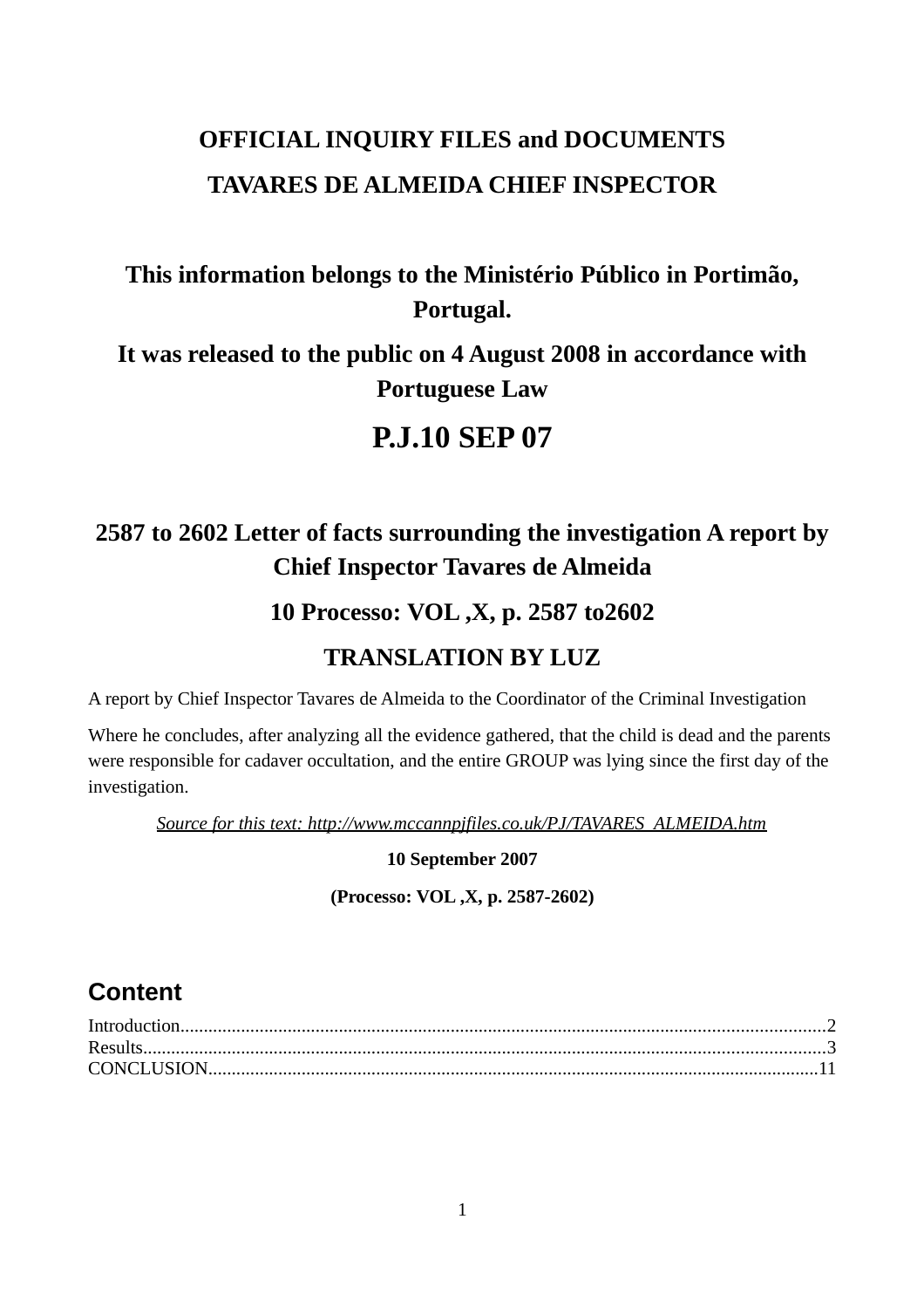# <span id="page-1-0"></span>**Introduction**

#### **MADELEINE BETH MCCANN was born on the 12th of May of 2003.**

#### She is missing (disappeared) since 03 of May of 2007, a fact that occurred in Praia da Luz, Lagos.

She is the daughter of Gerald and Kate McCann and her birth was desired and planned. However it must be referred the difficulty of the mother to get pregnant, from which resulted the necessary treatments and their 'costs'. [*I presume he refers more to the emotional and social costs than monetary ones*].

She was born after **fertilization 'in vitro'**, but in face of the DNA profile of the minor, she is the daughter of the couple McCann. It is a scientific fact that the medical treatments to overcome some of the causes for a non-pregnancy raises the probability of, in a normal pregnancy, twins may be born. In this case we can see that a pregnancy, although desired and planned, turned into a family situation of five instead of three persons. And then, to take care of one child is not the same as taking care of three, all very young.

 [ *PJ was informed by local GNR police midnight*] At around 24h on the 3rd of May of 2007, through a phone connection from the Lagos GNR to this 'piquet', was communicated the disappearance of a minor, a British subject. We went to the local to proceed to the necessary judiciary inspection. Before the fact of the disappearance of the minor, the investigation 'designed' the several possible sketches. **From the beginning the parents of the minor attributed the fact (disappearance) to the action of a third party, defending the KIDNAPPING.**

Even though it was a possible scenario, the actions of the family were in the sense of conducting into that direction, through the publicity of the fact in a way that was never seen before. In fact, in the following day, the British televisions 'opened' the news already publicizing the disappearance/kidnapping of the minor. The defence of this scenario was, for the Media, the truth of the facts under investigation. Time went by without the confirmation of this scenario by the presence of any of its necessary assumptions. It was never requested any sort of ransom in exchange for information or the child herself.

However and in front of the depositions of one of the friends, Jane Tanner, one could presume to be before such frame. Meanwhile the diligences continued in order to recover all types of information and always in the perspective of working over all the possible scenarios.

The information recovered, in the beginning, with the family and friends, was uncertain and 'worked up', by the group, in order to give strength to the version presented and defended. According to the parents and the GROUP, they went for dinner and all of them left the children, sleeping, in their respective apartments. The elements of the group had a meeting where they agreed on certain rules that sustained the version that they accompanied continuously the children, while they dined.

It is annexed a manuscript of an element of the group that gives consistence to this thesis.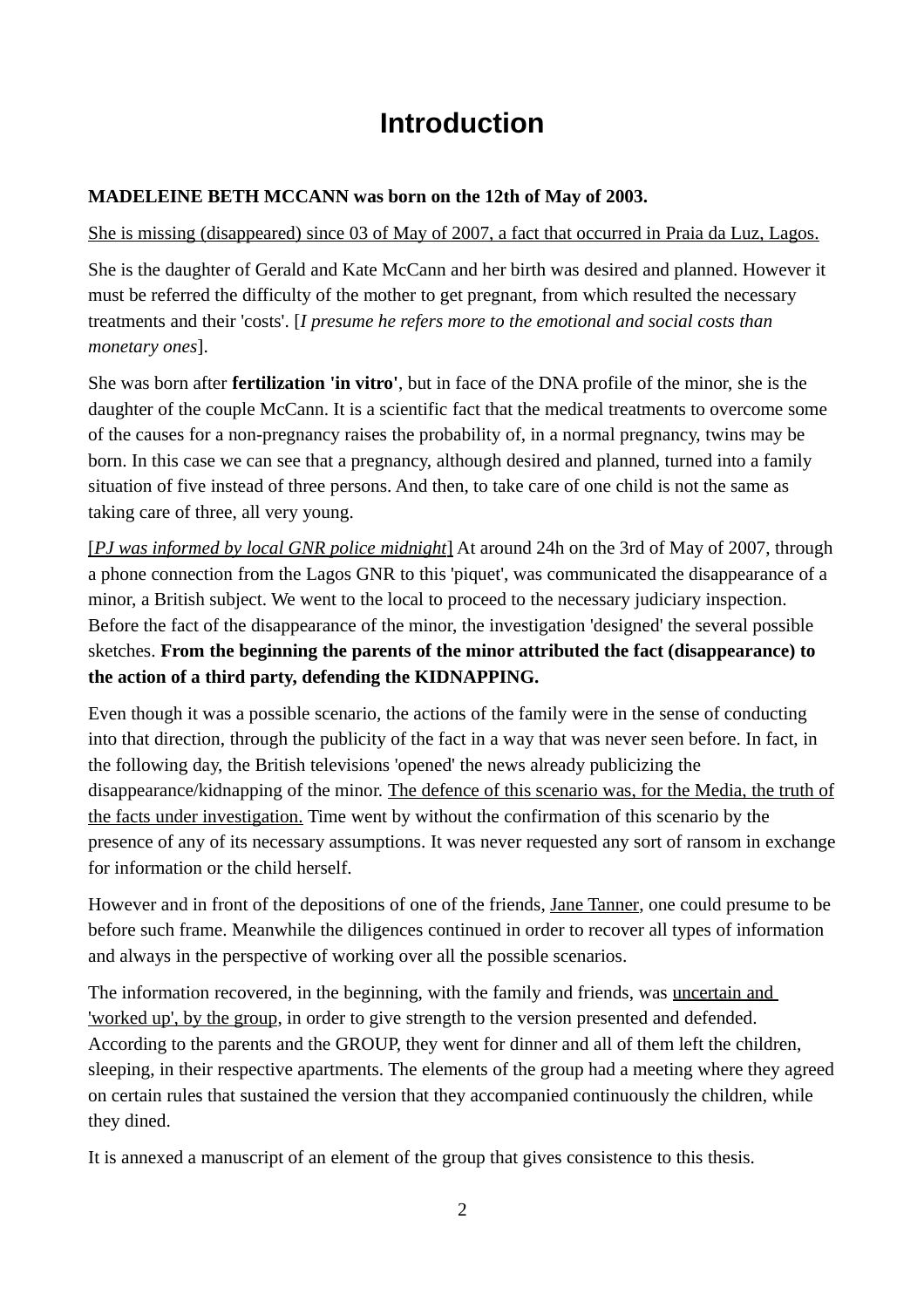These principles that, in this way, were shared by all the group makes that all the GROUP is always exculpated in the eyes of the British public opinion, making it impossible that any abnormal occurrence that occurred could take more than 30 minutes, once they all agreed to be that the timing they used to look for the children.

The version that someone in the group that every 15 minutes or every 30 minutes went to the apartments to check if everything was alright falls down! From the declarations of the group results a total incoherence, in the face of which it's obvious, that everyone lies.

We may verify that one of the elements of the group wanting to provide consistency to the group's version, gives it a personal touch: the checking on the children were done in two ways, one just by listening if anyone was crying and in case there was silence than everything was well and the other one, by really checking. On his turn to verify the children, one of the elements of the group, Matthew, acted on this manner, and he even told Kate that everything was okay but without specifying. Kate remembers this detail.

The truth, however, is that this statements made the investigation to wander, losing time and resources. It is not admissible (understandable) that this information was given in the beginning and maintained all along the time, in spite of the fact that anyone could verify the losses that it caused to the investigation. After all this time the version is maintained paired with the public and 'hammered 'statement that what they want the most is 'to help the investigation'.

The investigation had to assume the incorrect information and move forward.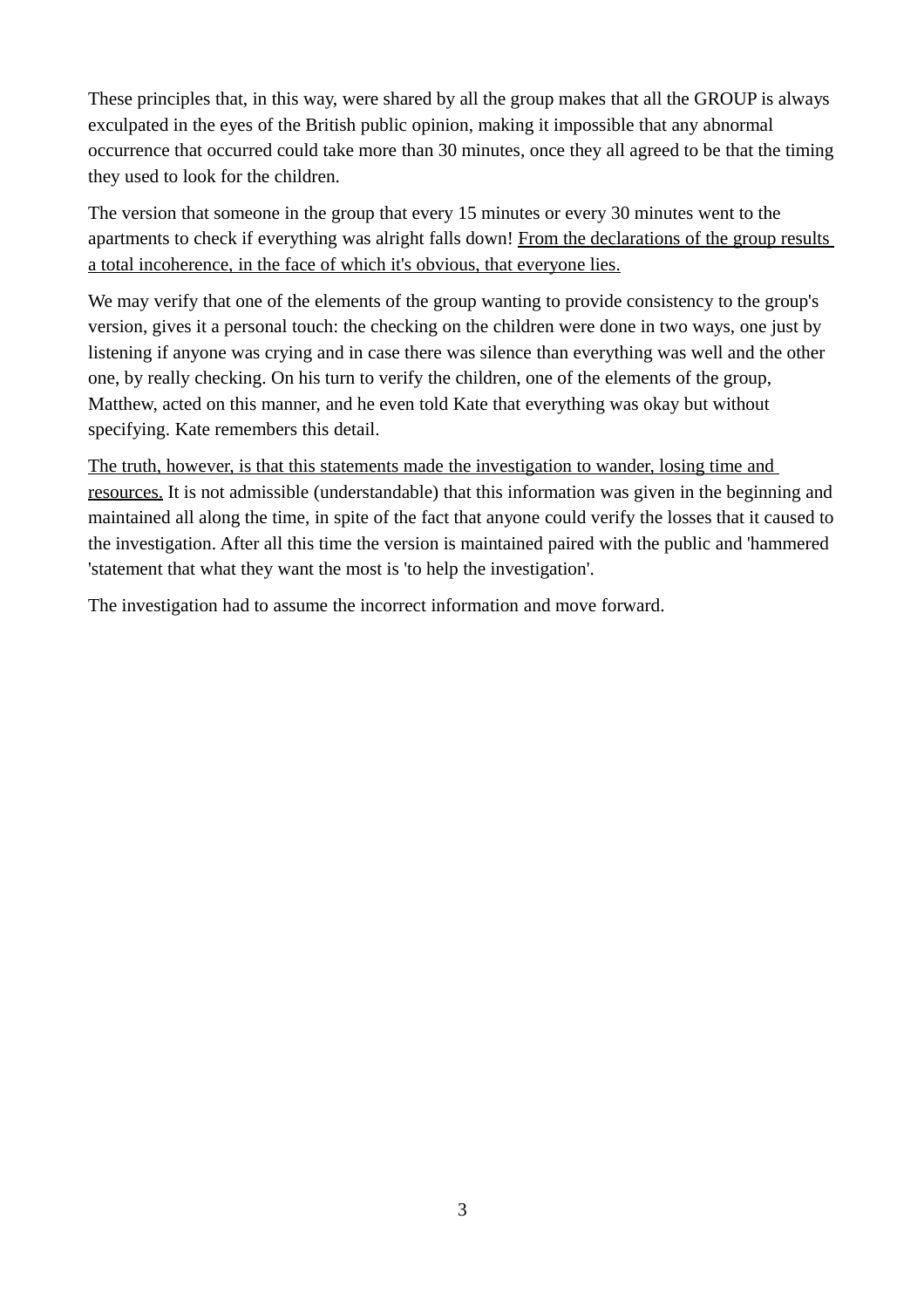# <span id="page-3-0"></span>**Results**

#### **From such the results are that:**

- ' If anyone went to check the children and if everything was alright the disappearance could only have occurred between 21:30h and 22:00h;
- ' If the information didn't take into account that witness (' ) then the disappearance occurred between 21:00h and 22:00 h, enlarging the period ( assuming the father is telling the truth);

There is however another question about the timing, which is:

• ' The last time the child was seen outside of the GROUP, by someone that can prove that moment, it was around 17h:35m, when the parents went to fetch her from the Creche, which can enlarge the gap of time, between the disappearance and the alarm, to four hours.

Continuing with the analysis of the information presented, we have an element of the GROUP that became a witness, pre-tensely important, Jane Tanner, because of what she communicated: she SAW someone at dinner time crossing the road from the place of the disappearance, in the direction of Robert Murat's house.

This information swerved (directed) and mobilized the work of the investigators for a long time. This can be the example how information that is not correct can, not only delay, but could have also lead to the loss of the little girl.

Through the insistence on the information, several scenarios of the disconformities of that with the reality were traced, but it didn't prevent the realization of an intense and long work around that arguido *[suspect]*. We can also verify the discrepancies about the subject on the declarations of Gerald and Jane. How to pass at scarce 2 / 3 meters from each other without seeing one another, they can be positioned in such a reduced space, and between them they cannot see the same person passing by; or rather, one sees but not the other. Even the local where, assumingly, they crossed each other is not well defined by any of them.

The moment chosen by the witness Jane to make her statement about what she had 'seen' and the explanation for that moment is unreal, that is, it is not easy to accept that any witness (from the group) when seeing someone with a child in the arms getting away from the McCann's place, hadn't immediately acted or spoken, being certain that the description of the person was being consecutively altered, 'perfected'. So, there isn't much credibility on this deposition.

Until now we have been analyzing small distortions in the information initially transmitted, being noticeable 'small' alterations (distortions) of the truth, and relating it with the investigation and with the directions it forced it into.

The investigation didn't follow the command or the will of anyone; the family and Group's information that on this type of crime is fundamental, was always distorted. The fact that the individuals were foreigners prevented, until now, that direct information about the persons of the GROUP were obtained.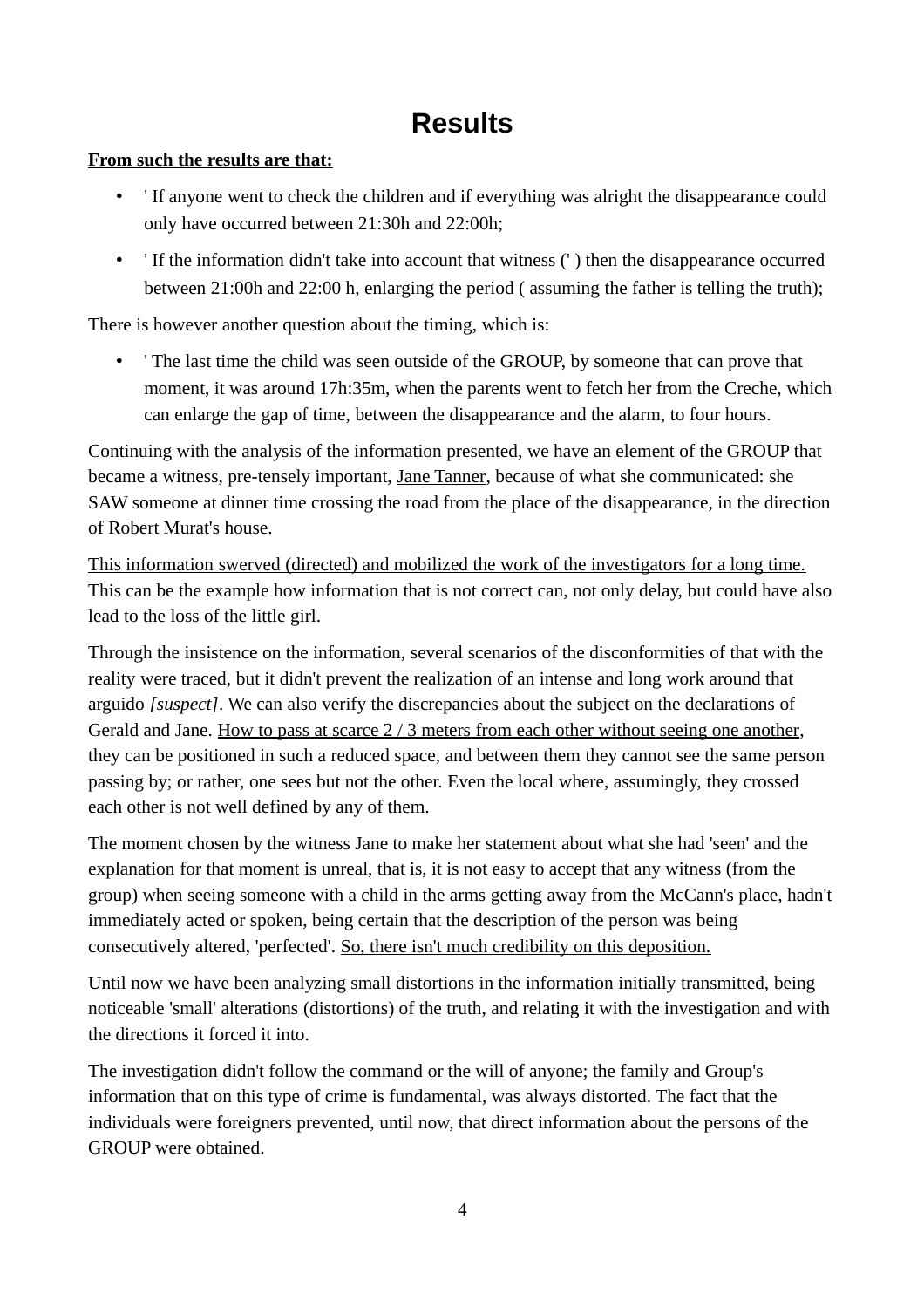The parents of the minor live in a society, the British, known through the press, as very demanding. The professions of both parents, medicine, completed by the fact that the father is a surgeon, increases this degree of pressure and consequent tiredness. In a society identified internationally and in the Media as very demanding and with many and tight rules to establish those standards of exigency, it makes it obligatory that people rest; make a professional retreat; take their holidays.

Gerald McCann's profession is a cardiovascular surgeon.

On many moments of his professional career he had to make decisions in thousandths of a second, which gives him certain 'coldness' and, certainly provokes an increased tiredness. The enjoyment of a period of holidays supposes a rest through non-ordinary practices and freedom and exemption from schedules.

The social life in such a holiday, in the present case, was facilitated by the fact that they travelled as a group. But that social life may, in a certain way, be touched by the presence and constant needs of accompanying the minors. This evidence and need was clear in the deliverance of the children by the respective children's centres and creches (according to their ages). The holiday time was not shared between parents and children.

The day, 03 of May of 2007, had gone by, until dinner time, in a natural way according to the adopted style. After getting the children from the Children's centres and the creche they went to the apartment, little after 17:35h. But' Kate went running for half an hour at the beach and then went to the apartment and' Gerald went to play tennis.[*alleged*]

While the tennis play was taking place another element [*David Payne*] of the group that had been in touch with Kate, in the apartment, in a period of time that could have taken **between 30 seconds, according to Kate, and 30 minutes, according to Gerald.**

- In thirty seconds we may ask if everything is well and if anything is needed, little more.
- In thirty minutes we can go ahead and make something that is needed from us'

They put the minors to bed and to sleep, around 19:30h. They stood at home until 20:30h, going to the Tapas restaurant afterwards. Of the group they were the first to arrive. Although the entire group was at the table and starting the meal, they began the 'visits' to the children in a way that is neither coherent nor acceptable; that could not be confirmed and only the group defends it, in a sort of 'unique version'.

Although they say in the 'Autos' that their strategic position in the Tapas restaurant allowed them, the McCann, to see the apartment where they'd left their children, minor, sleeping, the exam of the local reveals it is false. It must be noted, also, that by the stated in the 'Autos' everything points to their position at the table with their back to the apartment.

On that NIGHT, around 22:05h, according to her version, it was Kate that went to the apartment to check the children, coinciding with the end of the dinner, at which she had arrived at 20:30h. So, she returned to the apartment about one and a half hours later, the time lapse while she didn't see her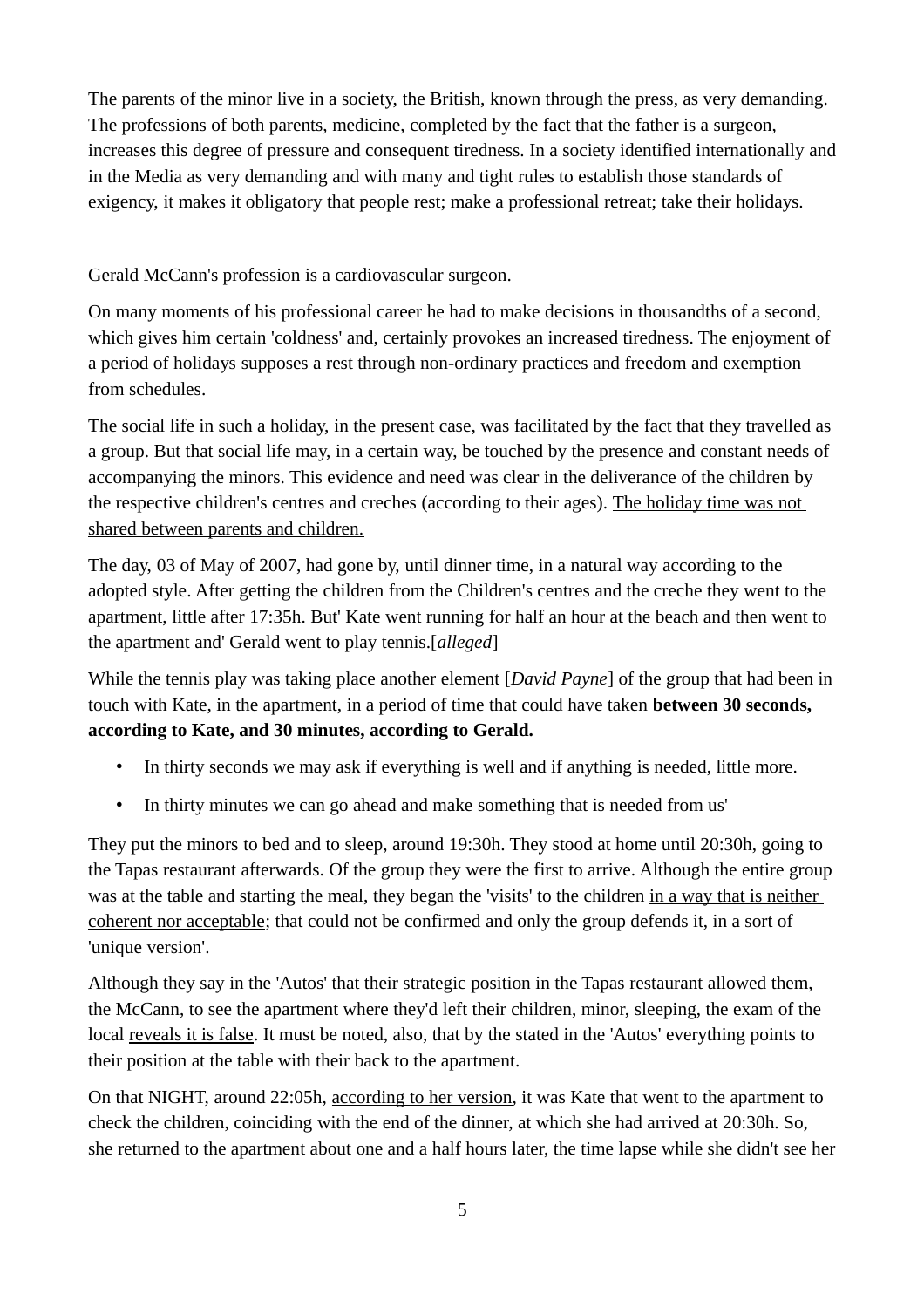children. It took her about 10 minutes. She returned to the restaurant and communicated to the remaining elements the disappearance of her daughter Madeleine.

**It must be noted that Kate knew that, going back to the restaurant as she did, she would leave the twins, Amelie and Sean, in the same dangerous situation.** It is not understandable why she didn't use the cell phone to call Gerald or the group or, even simpler, that she didn't go to the balcony from where she could be perfectly heard by the elements of the group.

 $+++$ 

The authorities, the GNR, were alerted around 22:40h and, he population alerted, started the searches for the minor. The divulgation of the facts weren't kept within the authorities and the normal channels. On the following day the British and Portuguese TVs were advertising the fact.

The GROUP was together. The search was circumscribed to the interior of the apartment. Before any search by the authorities at the surroundings the notice about an eventual kidnapping was already running along.

By reasons, they said, of counselling and support **the parents asked for the presence of a priest**, at around 02:00h/03:00h on the 04 of May. On the informal depositions they made, during the judiciary inspection made at the local, the information immediately induced the thesis of KIDNAPPING.

Simple things became disinformation: the question of the opened or closed window; the shutter up or down; the balcony door opened' the front door, locked or open.

Despite everything, until a certain time in the investigation the family sustained the thesis of kidnapping. However, in a date that cannot be precise it was suggested to the family that they should consult a person that could, eventually, indicate the probable place where the cadaver of little Madeleine could be found. This fact became inexplicable to the elements of the investigation once it were the members of the family that raised the hypothesis of death of little Maddie. Nevertheless, before the Media they kept (and keep) declaring their hope on finding their daughter alive: the first time that the hypothesis of the death of the little girl was raised it was, effectively, **suggested by the McCann**.

Although maintaining all the lines of the investigation opened it was, nevertheless, decided to advance in the direction of a new inspection to the local where the girl disappeared. The inspection technique is frequently used in the United Kingdom and consists on the use of dogs especially trained. As it's natural it is the dog's olfact the 'sense' used. In the case of this 'sense' the difference between the human and the dog is 5 million cells to 200 millions.

It must be highlighted that the resource to this kind of inspection is frequent in the UK and the success rate is 100%. One of the dogs is trained to detect the odour of cadaver and the other to identify vestiges of human blood. We refer now that the location of the cadaver odours signifies that physically the body (cadaver) is not on the place, marked by the dog, but certainly it has been there, as long as the dog signals it. As it can be verified from the 'Autos', in the inquiry, the dogs inspected the locales and objects with the results described below. All the inspections were recorded in sound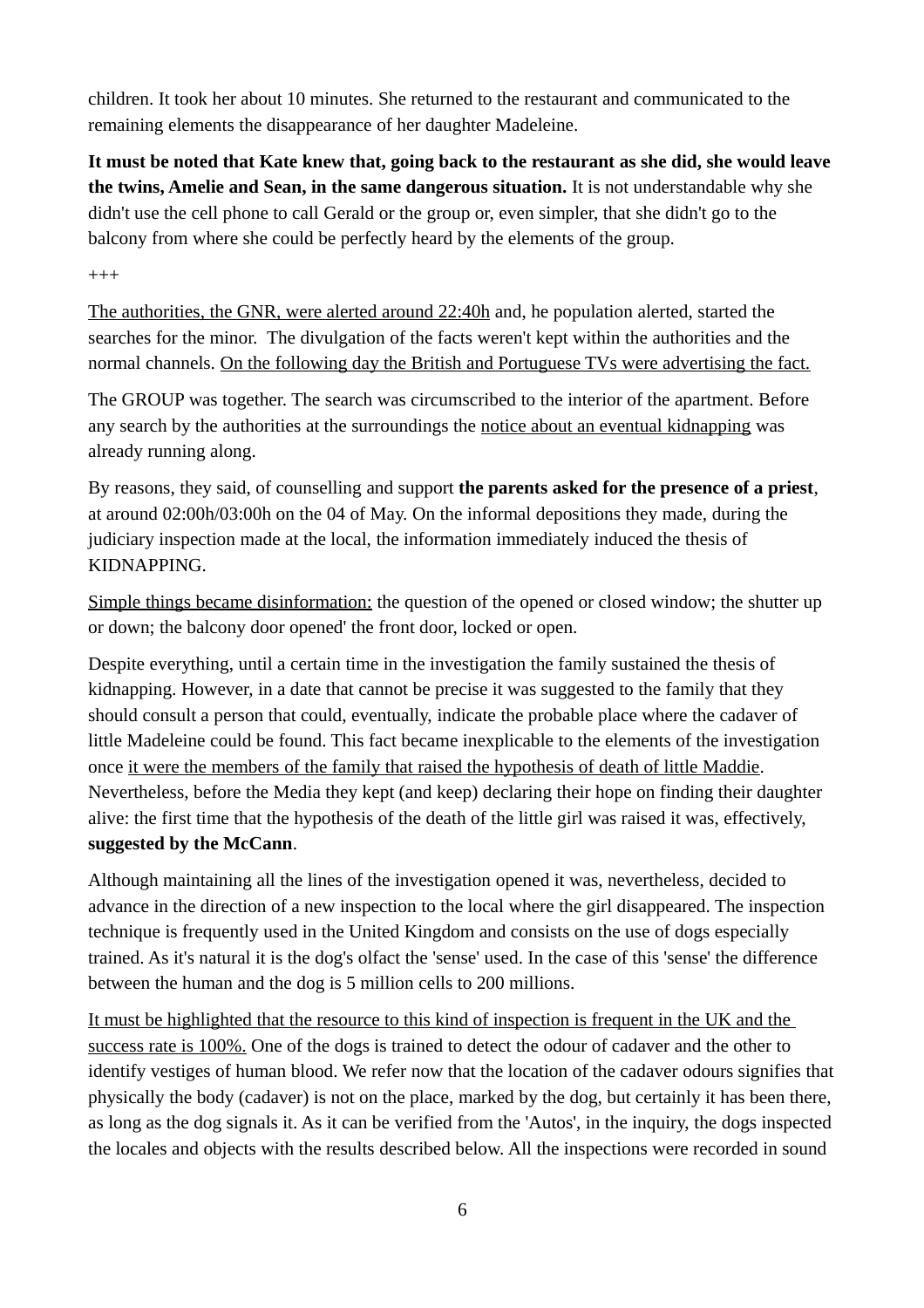and image and were directed by our British colleagues that accompanied the dogs.

Among the great number of objects and locales inspected, the dogs marked the following places:

- 1. Apartment 5 A, Ocean Club resort, the place from where the child disappeared
- 1.1. Cadaver odour
	- Master bedroom, in a corner, by the wardrobe
	- Living room, behind the sofa, by the side window
- 1.2. Blood dog:
	- Living room behind the sofa, close to the lateral window (on the same spot signalled by the cadaver dog);
- 2. Front garden to the apartment 5A
- 2.1. Cadaver dog
	- Flower bed (the dog handler commented on the 'lightness' of the odor)
- 3. Apartments where the rest of the group were staying
	- NOTHING was detected by the dogs
- 4. Actual residence of the McCann
	- NOTHING was detected on the house by any of the dogs
- 5. At Aldeia da Luz
	- NOTHING was detected by any of the dogs
- 6. Clothes and belongings of McCann family
- 6.1. Cadaver dog:
	- 2 pieces of clothing of Kate McCann
	- One piece of Madeleine McCann
	- Madeleine's soft toy
	- The odour was detected when the toy was still in the interior of the actual residence of the McCann
	- It was confirmed in out of the house conditions
- 7. Vehicle used by the McCann family
- 7.1. Cadaver dog:
	- Marked the key of the car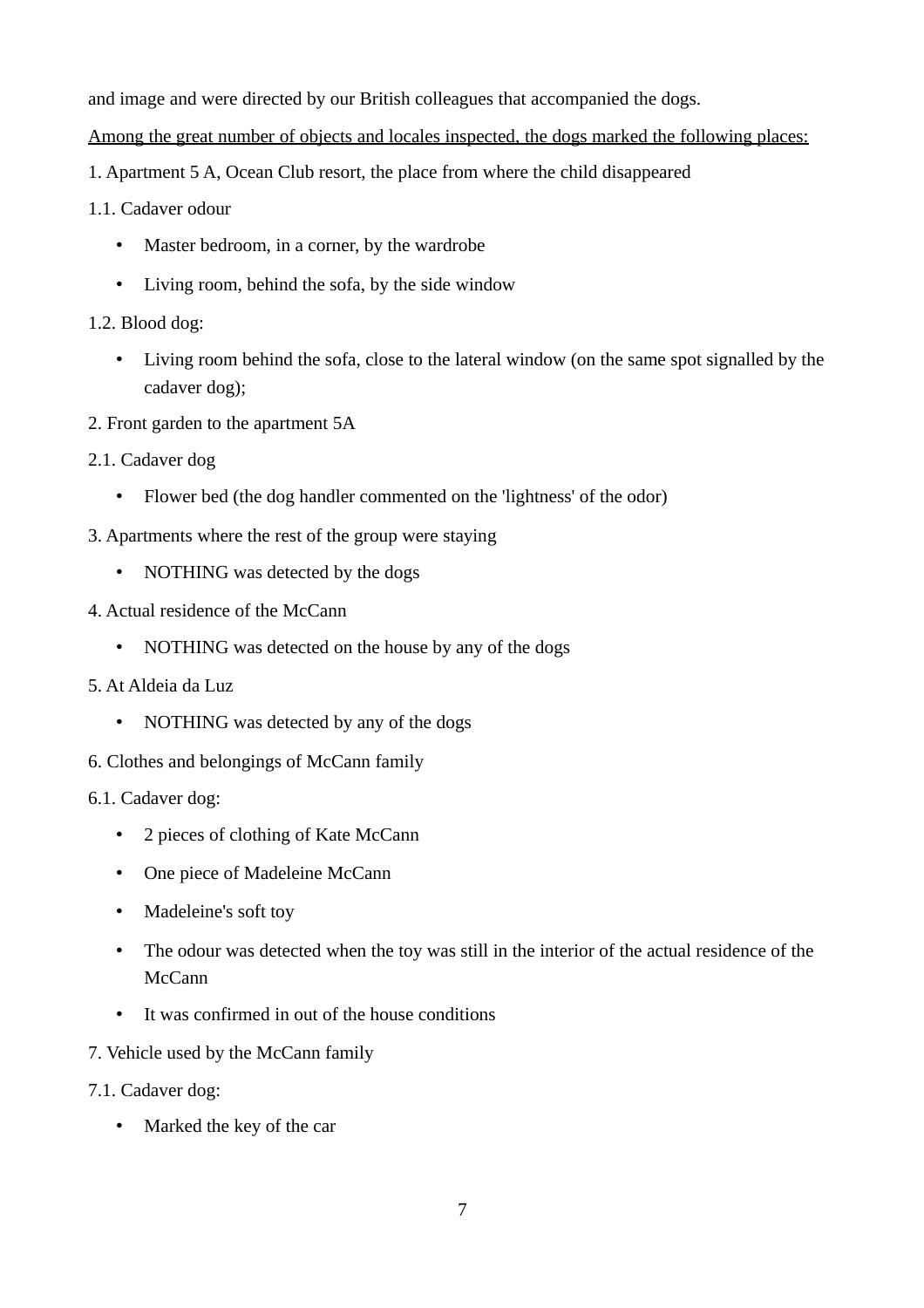• Marked the interior of the booth

#### 7.2. Blood dog

- Marked the car key
- Marked the interior of the booth
- 8. Car used by a family friend that was staying in the same resort, in some of the same days
	- Nothing was detected by any of the dogs

9. All the cars used by the arguido Robert Murat and the people that are close to him

• Nothing was detected by any of the dogs.

(In a total of 10 cars the cadaver dog and the blood dog only marked the car of the McCann family, rented at May  $27<sup>th</sup>$ ). The places and the pieces marked and signalled by the blood dog are being subjected to forensic exams, part of which are already concluded.

Not less relevant is the refinement of the results that point towards Madeleine's DNA as being present at the apartment 5A behind the sofa, a place marked by the cadaver and the blood dog. In every place marked by the blood dog it was confirmed there was DNA.

The Media enhancement given to the case and their search for information has contributed to an evolution on Madeleine's parents declarations. All the information that was made public, contributed for the remixing of the story, adapting it to eventual police questions, and to attempts to justify the indicia and consequent proof that was being collected.

Let's see: the media forwarded the hypothesis that **the children could have been sedated** to be kept asleep and allow some rest to the parents. Distant in time Kate's father, the grandfather of the minor, Brian Healy, admits to the press that Kate could have administered some medication to the little girl, Calpol, to help the child (children'') to sleep, contrary to what his daughter Kate had stated.

Kate, through the PJ inspector that acted as 'liaison' with the family [*NOTE: that is Ricardo Paiva*], asked why samples weren't taken from the twins in order to test that hypothesis. She knew well enough at that time, more than 3 months later, that such exam would be inviable. She went further and said that we ' the investigation ' should verify that the kidnapper had sedated Madeleine, to accomplish the action and he had also sedated the twins 'to consummate the act' however she didn't say that at the right moment. And we know that the sedatives have timings to act and timings to be expelled, that varies between six and 200 hours. The medical knowledge of the McCann is enough to know such, even if their professional activity never passed by performing toxicology exams.

When the media informed that blood had been detected 'in the car and in the apartment', Kate and members of her family come to the public with the simple excuse that it had been someone, with access to the apartment, to place the evidence. Now they even admit it was a member of the criminal investigation to place the 'false' evidence (blood and cadaver odour in the apartment and in the car). Kate in an attempt to justify the blood went even further, informing that on that occasion,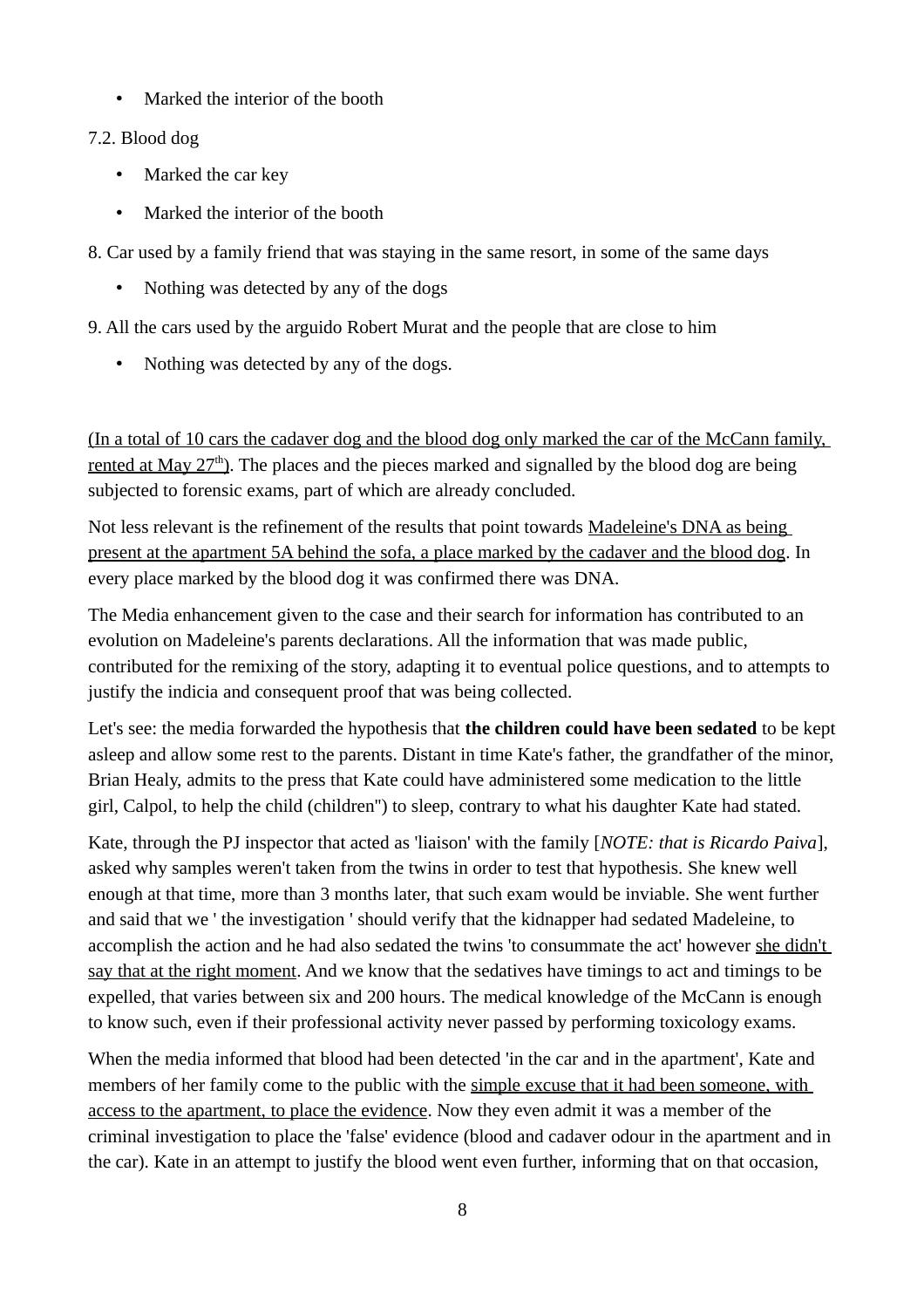Madeleine had, sometimes, nasal haemorrhages.

On the day that a house search was performed, in the residence of the McCann, on the master bedroom, written papers were found as well as a bible, written in English. It was opened on the pages whose copies are annexed here, with the translation.

KIDNAPPING is a situation with which, unfortunately, in the United Kingdom, most of the public opinion is used to, due to the rate of this kind of crime. Intelligent people should have a minimum of knowledge that the publicity is harming to the investigation of a kidnapping crime and especially to the safety of the kidnapped person. They should have waited for the decisions from the police authorities, there is strong evidence that the crime scene was altered, some furniture was moved around.

#### **Those changes are indications of simulation.**

On the night of the disappearance of the little girl Madeleine the family was contacted by a lady that identified herself with documents that credited her as somebody that worked with minors in the United Kingdom. She identified herself with documents/certifications used in the UK, into hospitals and centres for the care of minors. She offered her help in whatever was needed. No doubt this person could have been of valuable help, even about procedures, but she was dismissed. [*Yvonne Warren Martin*]

From everything that was gathered, the facts point in the direction that the **death of Madeleine** McCann occurred, on the night of May 3rd of 2007, inside the apartment 5A, of the Ocean Club resort, occupied by the couple McCann and by their three children; There is a coincidence between the marking of cadaver odour and blood, according to the Laboratory Report (partial) annexed to the 'Autos'.

Such markings, occurred behind the sofa of the living room (cadaver and blood odour/DNA), which proves that indubitably such piece of furniture was pushed back by someone, after the death of Madeleine McCann occurred. Because of the weak (small) vestiges recovered at such place, it is to admit as a strong hypothesis that the same was subjected to a wash, at the time the death occurred.

In the same way, the soft toy used by the dead child, found at the head of the bed where she usually slept (see photos about the initial forensics) reveals that someone put it there in a moment posterior to the death, once the bed doesn't have cadaver odour. This is, there occurred an intentional modification in order to simulate a 'picture' that doesn't correspond with the reality;

It must be added that the cadaver odour signalled a strong odour in the bedroom where the McCann slept, which can indicate the moving of the corpse from the actual death scene (living room) to the non visible part of the bedroom; Furthermore a strong reaction for cadaver odour was made on Kate's clothes, which can indicate that she was in touch with the cadaver;

There was also a strong reaction of cadaver odour in the car used by the McCann (since May 27th 2007), which in conjugation with the blood dog and the forensics present in the 'Autos', that indicate the presence of Madeleine McCann's DNA in the booth of the car, are in order not to exclude a strong hypothesis that this car may have been used to transport the cadaver, 24 days after the death;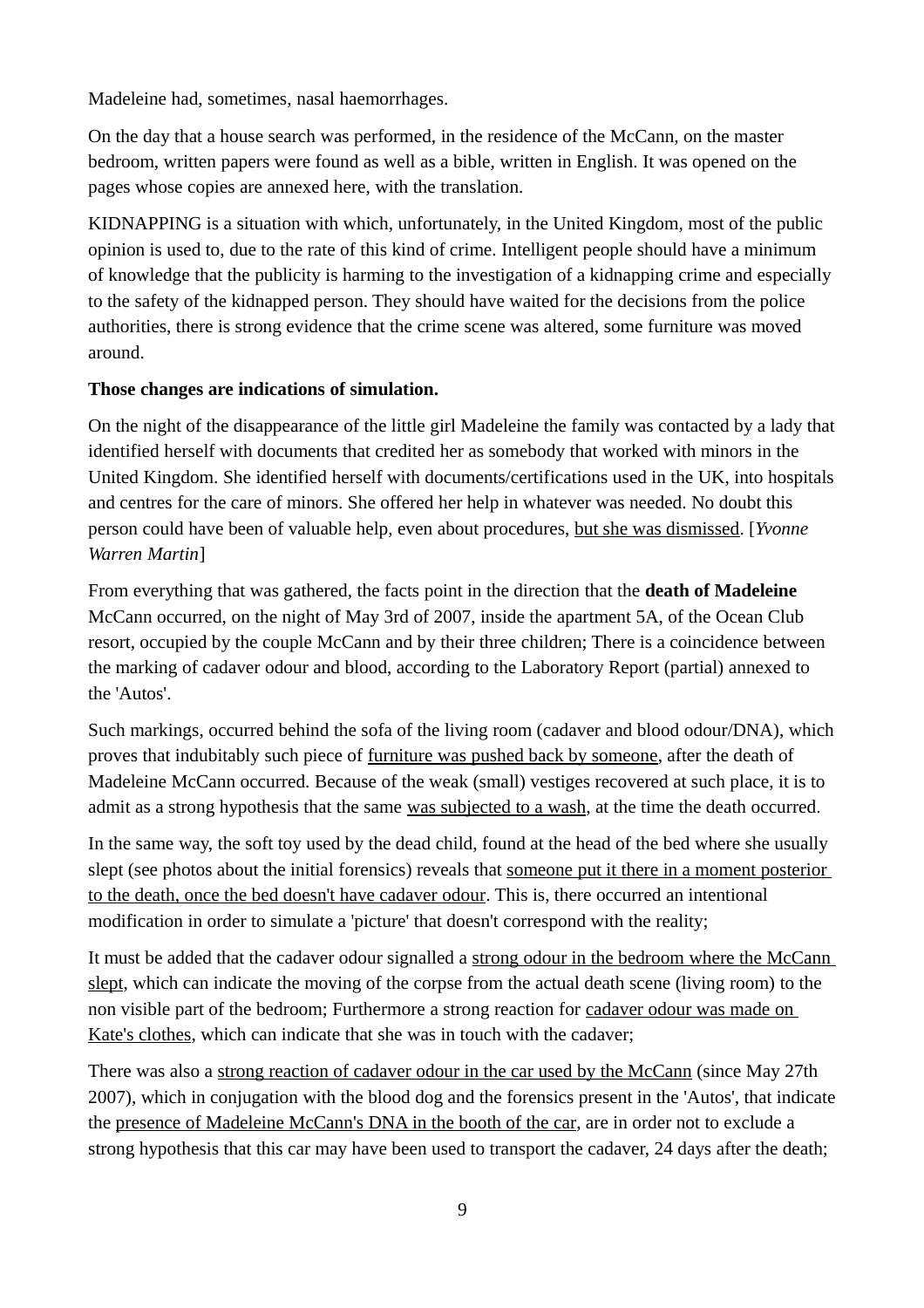It can't also be neglected the indication of the cadaver and blood dog, on the car key, having the laboratory confirmed the existence of Gerald McCann's DNA. This last signalling was obtained by the dogs after the key was put far away from the car and in a place not visible.

From everything that was exposed from the AUTOS, we conclude that:

- A) The minor **Madeleine McCann died in the apartment 5A** of the Ocean Club resort, on the night of May 3rd of 2007;
- B) It was performed a **simulation of kidnapping**;
- C) In order to avoid the death [alarm] of the minor before 22H00, **it was created a situation of the children's surveillance** by the McCann while the children slept;
- D) **Kate McCann and Gerald McCann are involved in the occultation of the cadaver** of their child Madeleine McCann;
- E) At this moment, there seems that there aren't strong indicia that the **death of the minor didn't happen due to a tragic accident**;
- F) From what was obtained until now, everything points out that the McCann, as selfdefence, didn't want to deliver immediately and voluntarily the cadaver, **existing a strong possibility that the same was transported from the initial place of deposition**. This situation is susceptible to raise questions about the circumstances under which the death of the minor occurred.

So we suggest that the 'Autos' be sent to the EX.mo Sr. Procurador Geral da R'ublica [*General Attorney*], in order to:

- G) New interrogation of the Arguidos Kate and Gerry McCann;
- H) Evaluation of the measure of restraint to be applied in this case; On the course of the house search to the residence of the McCann, a manuscript was found, a sort of diary, already photocopied, possibly authored by Kate McCann, and admitting that the same may contain elements that may help to reach the material truth of the facts, WE PROPOSE THAT:
- I) The photocopies of such document to be presented to the M.Mo Judge regarding its apprehension, if legal, translation and eventual recovery of elements to bring into the 'Autos' for future investigation.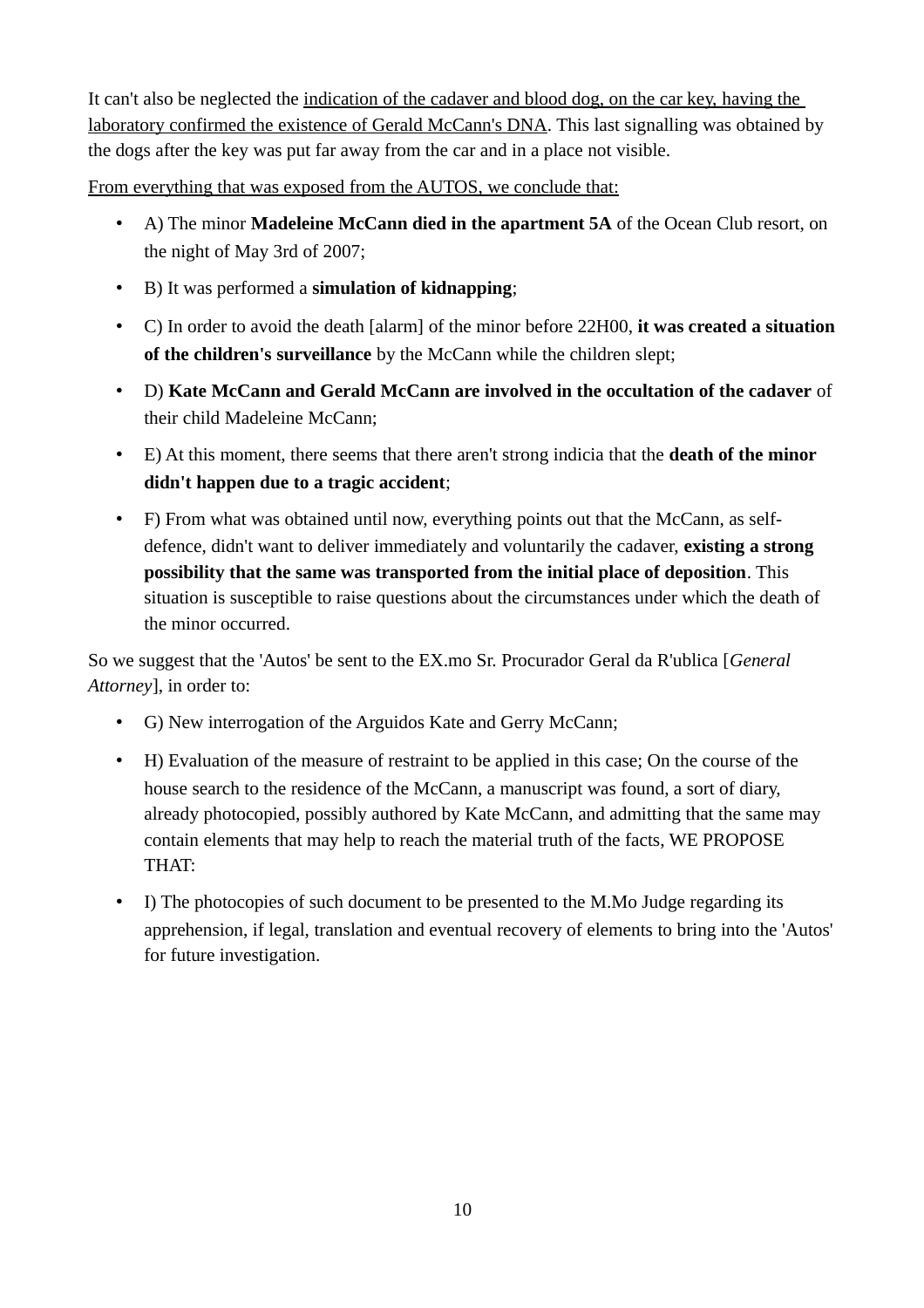# <span id="page-10-0"></span>**CONCLUSION**

On the tenth of September, two thousand and seven

#### Chief Inspector (Tavares de Almeida)

2603 Document control; 2604 to 2608 Additional analysis by Chief Inspector Tavares de Almeida

#### TRANSLATION BY ALBYM

10 Processo 10 Pages 2603 to 2604; 2604 to 2608 - Additional analysis by Chief Inspector Tavares de Almeida, Dated 3 September 2007.

The police work in the course of an investigation is oriented to the inspection of the place where the crime occurred, and to the recovery of clues, trace evidence and information - documentary and spoken [obtained from people]. The constant analysis of those factors, crossing/joining science with the other things collected that evolve into the reconstruction of the event. It falls to the investigation to determine the causes and circumstances in/under which the event occurred.

During the present investigation, in accordance with the premise(s) succinctly enumerated, the recovery of items has delineated the investigation. During the investigation the official case file papers included notice of situations that had been investigated, considering that they could have driven the case to a conclusion.

We are not faced with changes to the objective of the investigation. The end [aim] is always the same, the discovery of the truth. There remains, still, part of the investigation that explores all the legalities, to answer all the doubts that can be found.

In this way, recently, two dogs, unique in the world, were used. One of the dogs detects the odour of a cadaver and the other detects the odour of human blood. Recourse to [In using] these dogs one had to consider the information gathered by scientific means [methods] which confirm the olfactory capacity of dogs being 200 million detector cells, compared with 5 million in humans, also having to consider the training factor.

The use of those dogs, for official record purposes, was recorded on video - image and sound. The work in which the dogs were used included:

- in the apartment 5A that was used by the family at the date of the events;
- in the apartments that were used by of the rest of the group of friends at the date of the events;
- in the residence presently being used by the family;
- in the vehicle used by the family;
- the clothing of the family;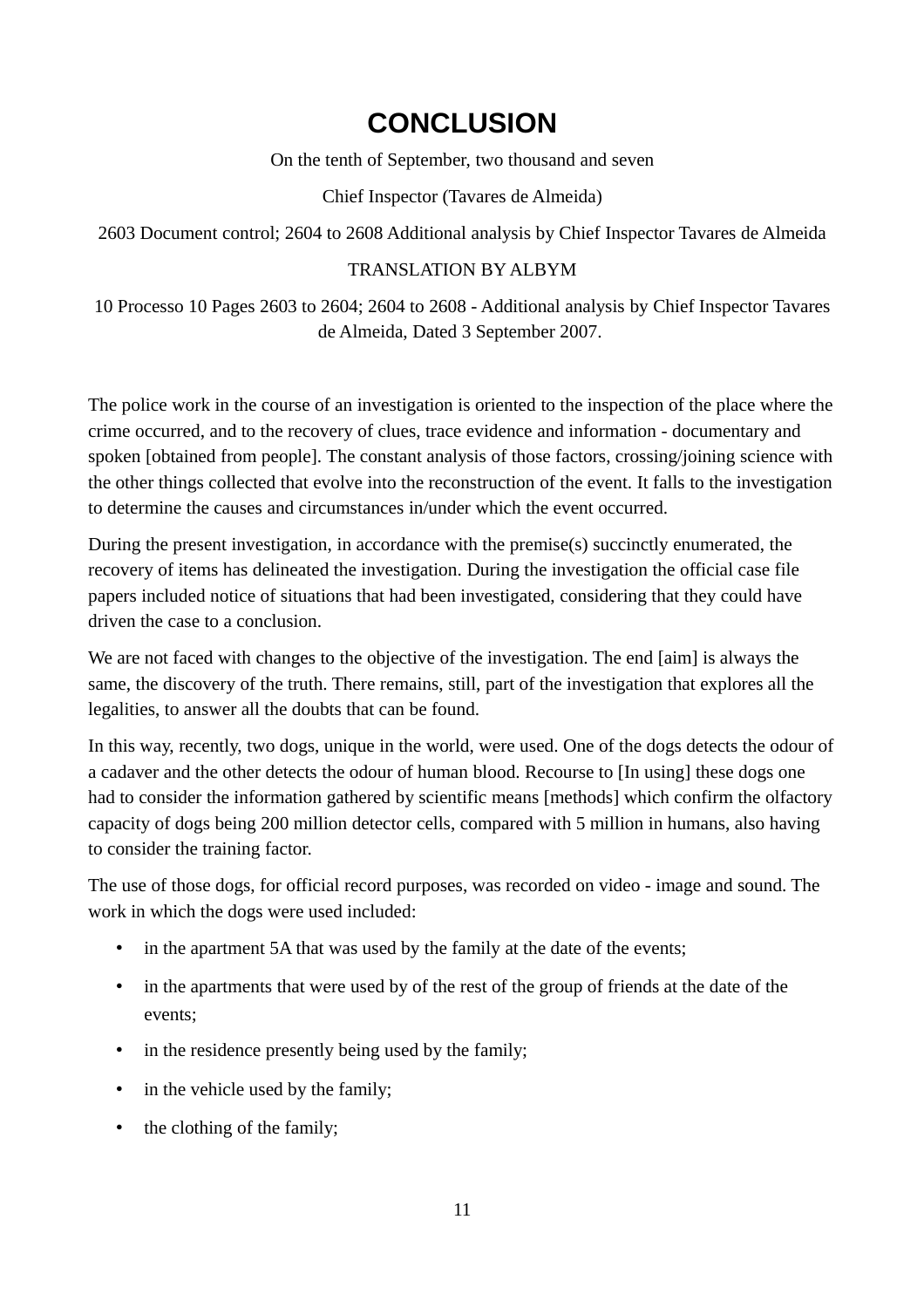- in the vehicles used by arguido Robert Murat and those used by persons familiar with him [family, friends and associates];
- in the residence and garden of arguido Robert Murat;
- in diverse areas in and around Praia da Luz.

This work resulted in 'alerts' by both dogs:

- cadaver odour [was alerted to]:

- in the lounge, next to one of the windows, of apartment 5A;
- in the current residence of the family, a soft toy of the girl Madeleine;
- on various pieces of clothing;
- on the key of the car used by the family;

- blood odour;

• in the lounge, next to one of the windows, of apartment 5A (the same place

alerted to by the other dog;

- on the key of the key used by the family;
- inside the boot area of the car used by the family.

Before [in front of/faced with] these facts authorised collections were undertaken and the 'pieces' were subjected to laboratory examination, in a manner to confirm the existence of trace evidence and to proceed with its consequent analysis.

\*\*\*

In following this investigation path it is, absolutely, necessary to proceed with other work, especially to perform a canine inspection of the clothing of members of the group of friends.

Already all of these people are [back] in the UK, carrying on their normal life. If it is true that, initially, they accompanied the McCann couple, the truth is that presently they show signs of "already they have been [become] sufficiently weary [tired/bored/annoyed] with the situation".

On the other side [hand] there is the necessity to perform work that allows us to know [find out] (!!!) objectively [in an objective way/manner] who is the person Madeleine Beth McCann, which, truthfully, can only be done in the place she lives: - the home and the school.

It is known that the educators / teachers / nannies / domestic employees know the children, another facet [feature/angle] that refers [ alludes] to the side of life in the absence of the parents, when they [the children] are in their 'social' circle with other children of their own age, with the same interests, crucial moments in the formation of the personality, of the person.

\*\*\*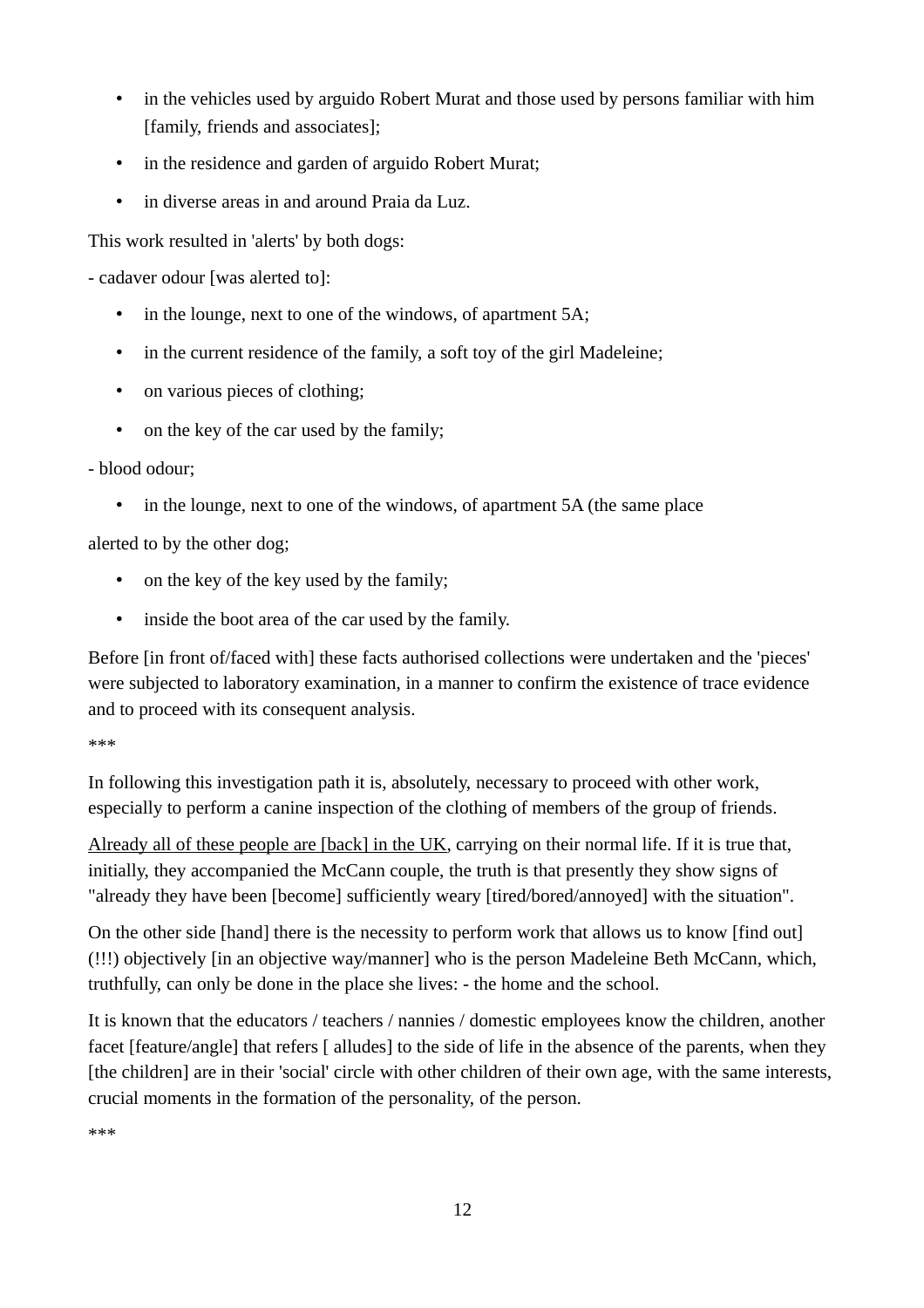From the perspective of the investigation, heedful of the items gathered up to now, we are in a situation in which the death of Madeleine Beth McCann occurred on 3 May 2007, inside apartment 5A of the Ocean Club resort in the town of Luz, Lagos.

The work done by the dog team, in Portugal, brought conviction of this slope [ *angle*] / proposition [ *theory*] of the investigation, not that it had been ignored previously, but because they [*the dogs*] could have determined the place where clues / trace evidence could be recovered that could be, scientifically, proven.

To be certain of/in this angle of the investigation, we had to be in the presence of a death whose circumstances had to be determined, there having been a fan [*spread, range*] of hypotheses [*possibilities*] in which such [*death*] may have occurred, through accident, negligence or crime of homicide. In this way, defining all the circumstantial-ism [*taking into account all the circumstances and all the circumstantial evidenc*e], we may be, still [ *yet*], in the presence of other delictual practices, whose punishment is foreseen [*prescribed*] in the penal law, such as the hiding [*concealment*] of a body and the simulation of crime.

The circumstances of relative isolation, they having found themselves outside [*away from*] 'their' space / natural habitat, in a foreign country, conditions the behaviour of the group, rapidly turning it [*the group*] into, possible, perpetrators of / accomplices in the event that occurred.

\*\*\*

Therefore I venture to suggest to you, Sir, that it should be raised for the consideration of the Prosecutor named in the Inquiry, **the preparation of two rogatory letters to the British authorities**, with anticipated fulfilment, to know [find out]:

1. Considering the manifest will [desire/intention/decision] of non-cooperation with the judicial authorities and police, disputing that they have already done and said everything, it is asked that:

1.1 there be authorised inspection by the dogs of the clothing used by the group of friends of the McCann family, that were in Portugal when the event occurred;

1.2 in the face of the results obtained through the police work if one may inquire of [question] people that are shown necessary and useful to the investigation;

1.3 inspections by dogs be recorded in sound and images [video-taped];

1.4 the same team be nominated for the work as performed the same type of work in Portugal;

1.5 it be determined [ permitted] the seizure of anything that, in the understanding of the investigation, shows itself to be useful for the discovery of the truth or is in any way of interest as material proof [evidence] or should be subjected to laboratory, or other, examination.